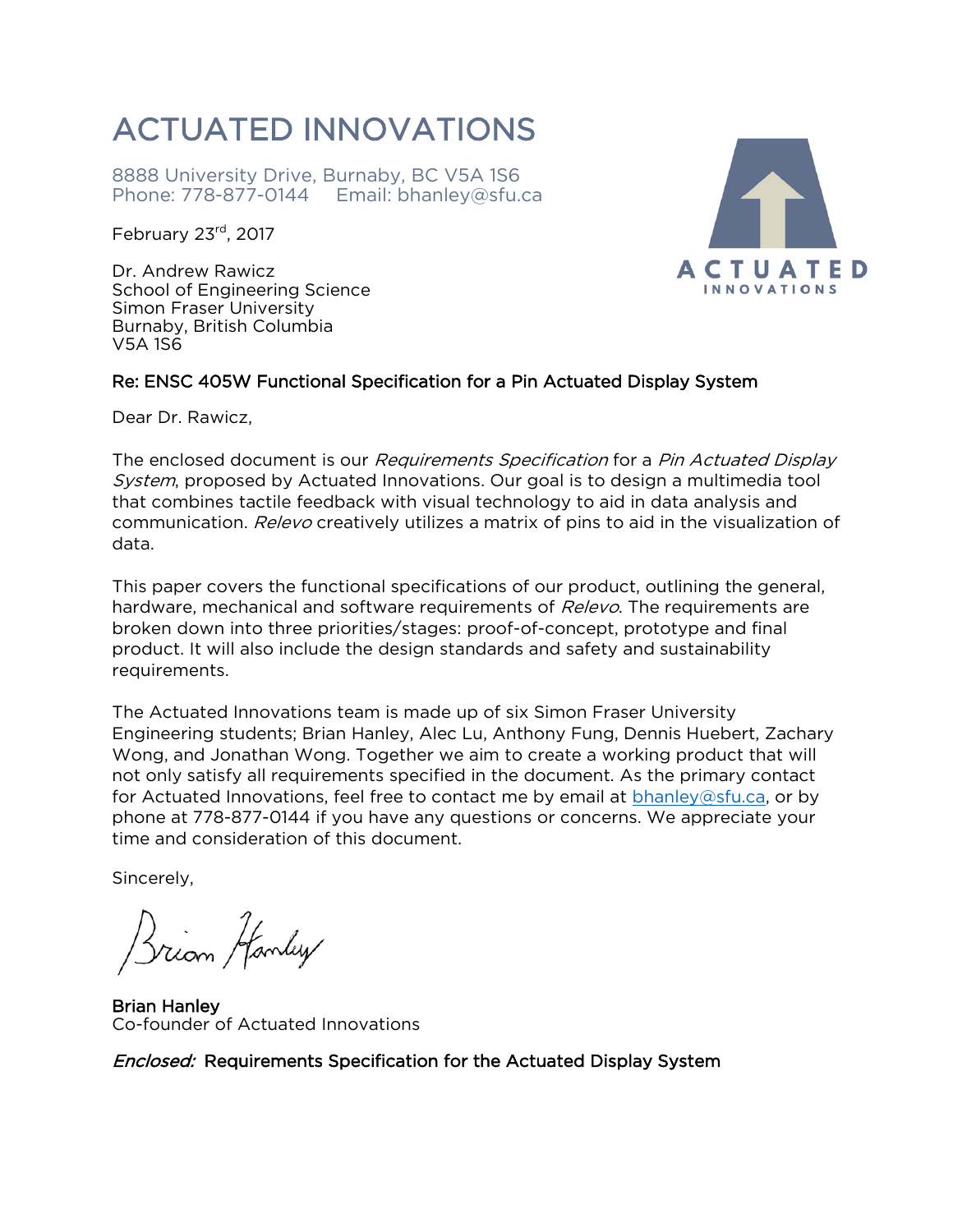

# REQUIREMENTS SPECIFICATION "RELEVO" PIN ACTUATED DISPLAY SYSTEM ACTUATED INOVATION INC.

Issue Date: Feb 23rd, 2017 Revision: 1.3

- PROJECT TEAM: Brian Hanley Alec Lu Anthony Fung Dennis Huebert Zachary Wong Jonathan Wong
- CONTACT PERSON: **Brian Hanley** bhanley@sfu.ca

PREPARED FOR: Dr. Andrew Rawicz Professor Steve Whitmore Faculty of Applied Sciences Simon Fraser University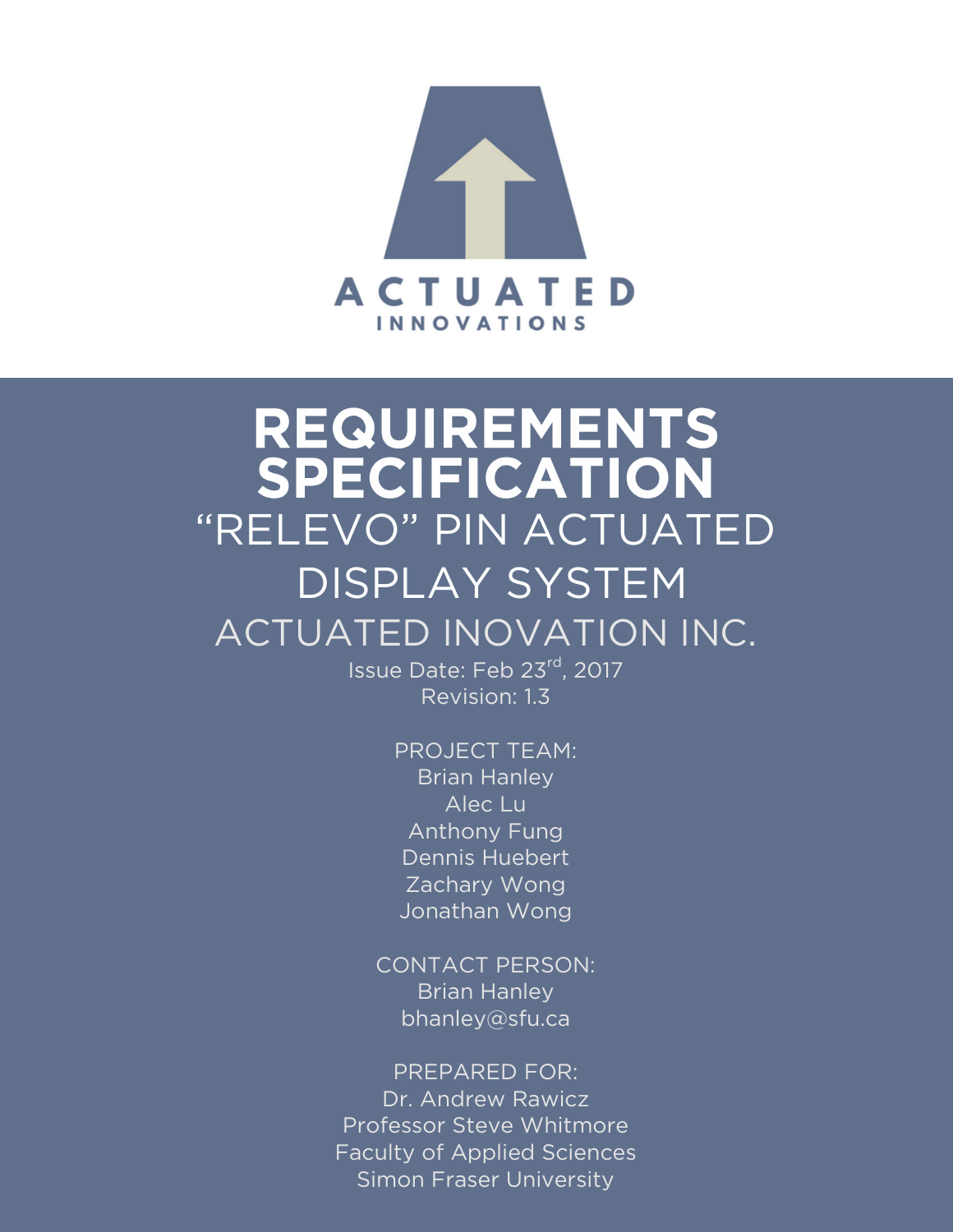FUNCTIONAL SPECIFICATION: PIN ACTUATED DISPLAY SYSTEM

 $\boldsymbol{\times}$ bhanley@sfu.ca 778-235-4757

Simon Fraser University, 8888 University Dr. Burnaby, BC Canada

## ABSTRACT

Today, multimedia is generally dependent on two sensory components: visual and auditory. Modern digital multimedia generally serves as both a powerful method of communication between people and a medium for entertainment. With each passing year, we see the advancement of both audio and visual quality in retail products. As such progress accelerates, we are quickly approaching the limits of human perception. Eventually, engineers in the multimedia industry will be forced to look towards new innovations in order to continue to improve upon the human sensory experience.

At Actuated Innovation, we believe that the next step the industry must take is to add tactile feedback to traditional visual systems thus merging the two into a single, complete product. Our firm belief has led to the design of our first commercial product: Relevo.

Relevo is what we refer to as a pin actuated display. Like a traditional display, it's mainly used to communicate information with the end user. The system will follow a modular design, with each subsystem developed and tested before being integrated together as a final product. In addition, our development cycle includes designing a proof-of-concept, prototype, and final product. Our team follows the cradle-tocradle design method ensuring we reuse parts as we iterate through the stages of design.

This document outlines the functional specifications, design standards, and safety and sustainability standards. Testing and design will adhere to the guidelines listed within this document. In addition, compliance to specific safety and sustainability standards is a must.

Our goal is to provide a profitable new means for users to communicate ideas or to visualise otherwise difficult problems. In this document, we aim to clearly outline the functional requirements and safety and sustainability requirements for the Relevo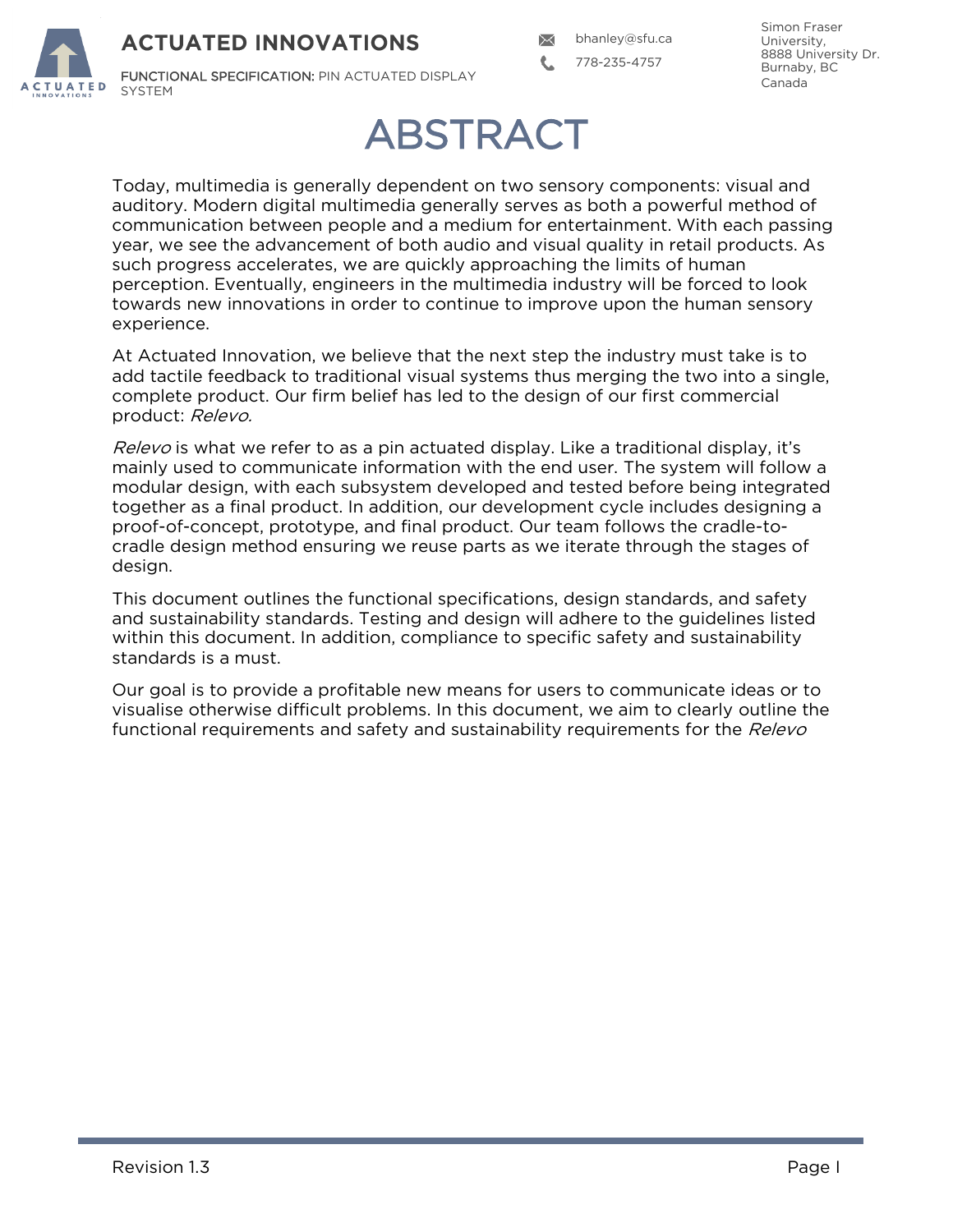

## **TABLE OF CONTENTS**

| 1     |  |
|-------|--|
| 1.1   |  |
| 1.2   |  |
| 1.3   |  |
|       |  |
| 2.1   |  |
| 2.2   |  |
| 2.3   |  |
| 2.4   |  |
| 2.5   |  |
|       |  |
| 3.1   |  |
| 3.2   |  |
| 3.3   |  |
| 3.4   |  |
| 3.5   |  |
|       |  |
| 4.1   |  |
| 4.2   |  |
| $5 -$ |  |
|       |  |
| 5.2   |  |
| 5.3   |  |
| 6     |  |
|       |  |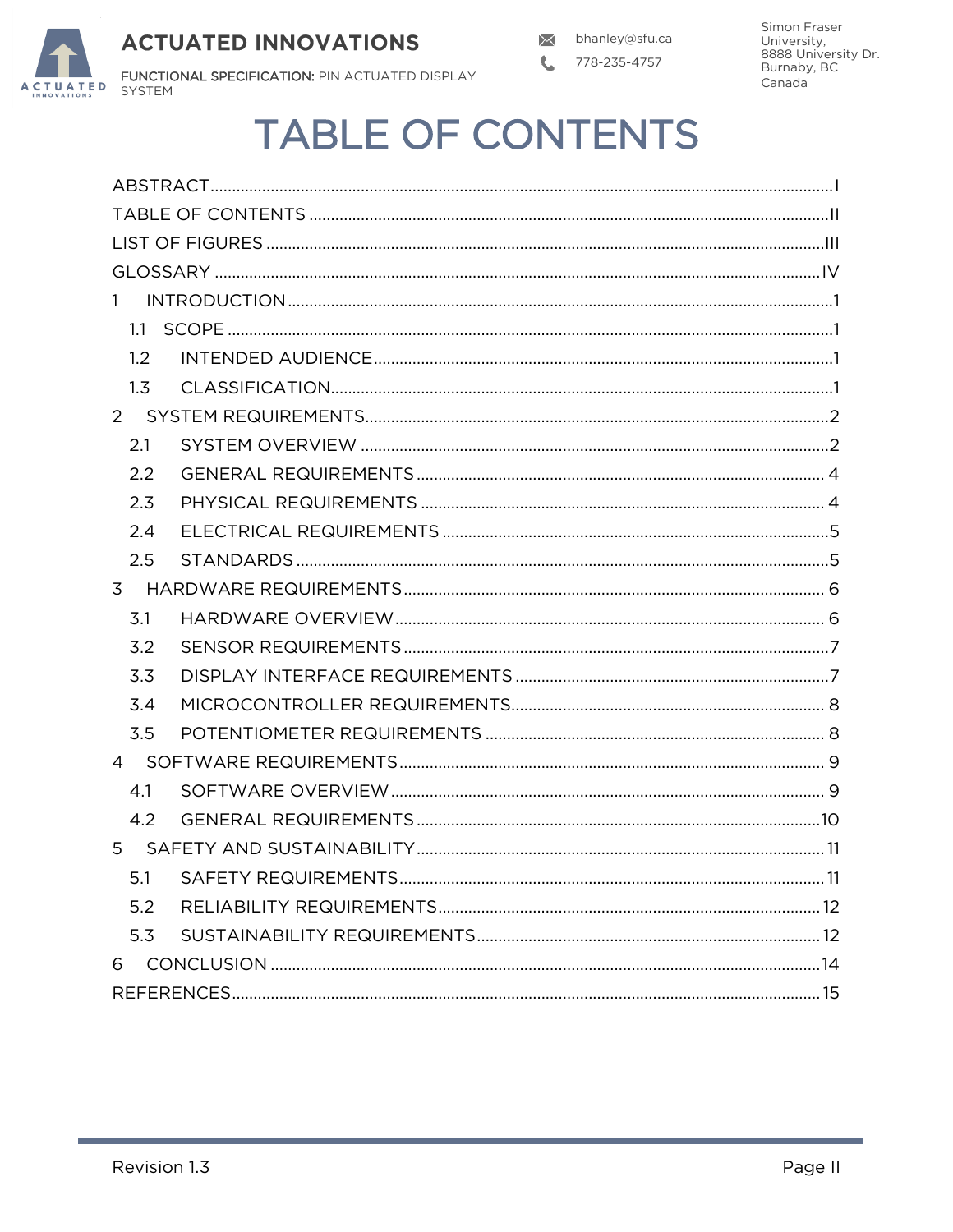

## LIST OF FIGURES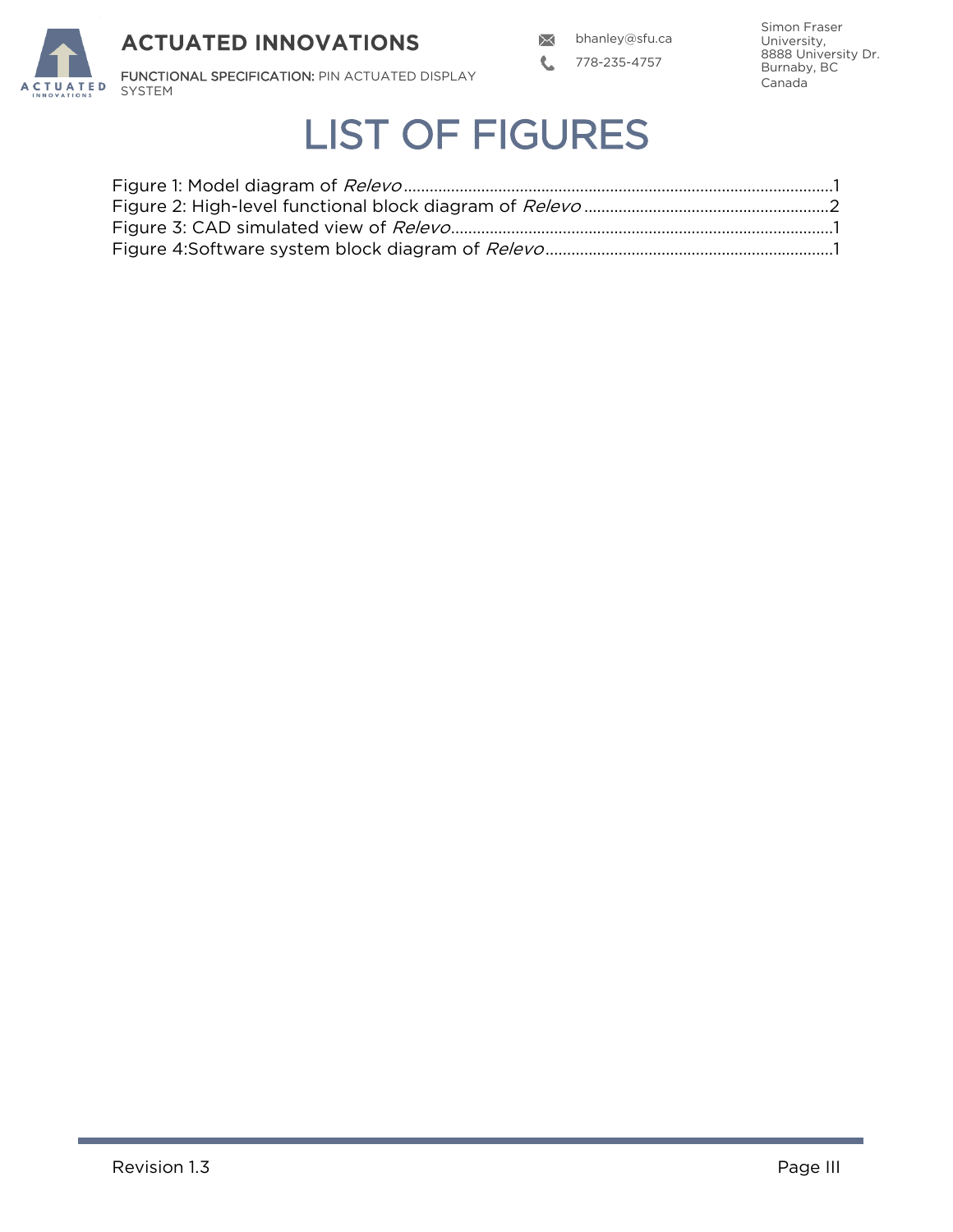bhanley@sfu.ca  $\mathbf{C}$ 778-235-4757

Simon Fraser University, 8888 University Dr. Burnaby, BC Canada

FUNCTIONAL SPECIFICATION: PIN ACTUATED DISPLAY **ACTUATED** SYSTEM

**GLOSSARY** 

| 3D                     | <b>Three Dimensional</b>                                                                                                                                                     |
|------------------------|------------------------------------------------------------------------------------------------------------------------------------------------------------------------------|
| Potentiometers         | Three terminal resistor with slides or rotating<br>contacts that form an adjustable voltage divider                                                                          |
| <b>Geospatial Data</b> | Information about a physical object that can be<br>represented by numerical values in a geographic<br>coordinate system                                                      |
| LED                    | <b>Light Emitting Diode</b>                                                                                                                                                  |
| <b>NEMA</b>            | National Electrical Manufacturers Association, A<br>trade association of electrical manufactures in the<br><b>United States</b>                                              |
| <b>IEC</b>             | International Electrotechnical Commission. A non-<br>profit, non-governmental, international standards<br>organization for electrical and electronic related<br>technologies |
| <b>ISO</b>             | International Organization for Standardization                                                                                                                               |
| <b>CSA</b>             | Canadian Standards Association. A non-profit<br>standards organization in Canada                                                                                             |
| <b>ANSI</b>            | American National Standards Institute                                                                                                                                        |
| IR.                    | Infrared                                                                                                                                                                     |
| 1/O                    | Input/Output                                                                                                                                                                 |
| <b>CPU</b>             | <b>Central Processing Unit</b>                                                                                                                                               |
| <b>FIFO</b>            | First in First Out. A method for organizing and<br>managing a data buffer                                                                                                    |
| <b>Re-entrant Code</b> | Code that be interrupted in the middle of its<br>execution, and then be safely called again before its<br>previous invocations complete execution                            |
| <b>RDT</b>             | Redundant Data Transmission                                                                                                                                                  |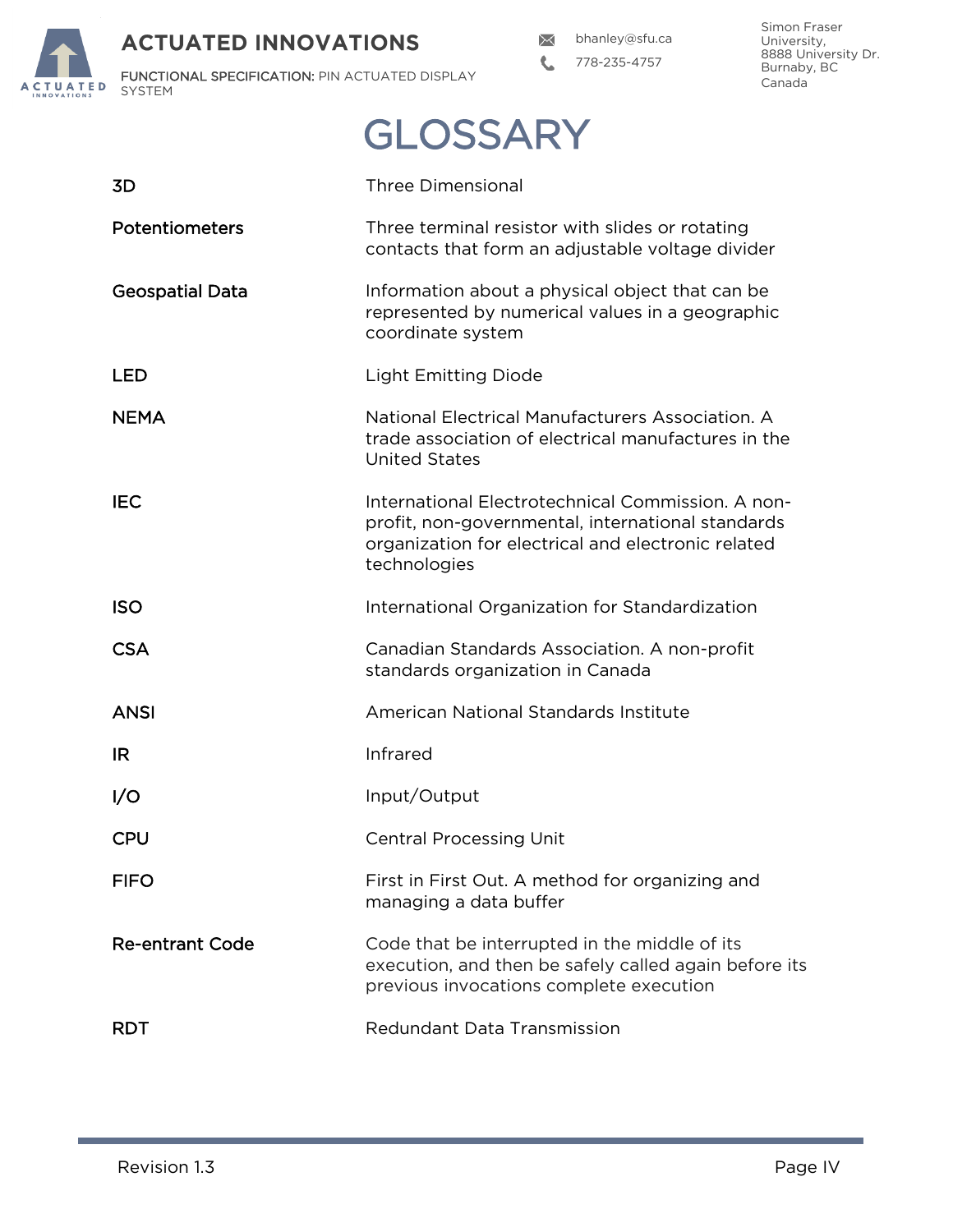FUNCTIONAL SPECIFICATION: PIN ACTUATED DISPLAY **SYSTEM** 

1 INTRODUCTION

Relevo is an actuated pin display system which utilizes the concept of relief imaging. The system consists of a pin display, a 3D camera and an image processing unit. With Relevo, the users will be able to recreate objects in real time. In the following pages a list of requirements and specifications will be described.

## 1.1 SCOPE

This document outlines the functional requirements and specifications that must be met by the product at various stages in its development. The document contains the functionality overview, software and hardware requirements, as well as sustainability and safety concerns. It provides a detailed description of the required functionality for a proof-of-concept, prototype, and final product.

### 1.2 INTENDED AUDIENCE

This document is intended for all Actuated Innovation team members for product development. All members shall refer to this document as a guideline for both development and testing. The hardware, software, and design engineers will refer to the requirement details contained in this document. When testing for quality assurance, the requirements will be referenced for test plan creation with a focus on the safety and sustainability section. Any requirements that are not met indicate a flaw in the system design and result in a revision of the system.

## 1.3 CLASSIFICATION

The following format convention will be utilized throughout the document to number and prioritize the functional specification:

[Rn-p] A functional requirement

Where  $n$  is the functional requirement number and  $p$  is the priority of the requirement. The priority can have one of the following defined values:

A – High Priority; the requirement strictly applies to the proof-of-concept design.

B – Medium Priority; the requirement applies to the prototype but does not affect main functionality.

C – Low Priority; refinements and finishing features that will be adhered by the final product

For example, [R2-A] would indicate the second requirement with a high priority.

Simon Fraser University, 8888 University Dr. Burnaby, BC Canada

 $\boxtimes$ bhanley@sfu.ca

778-235-4757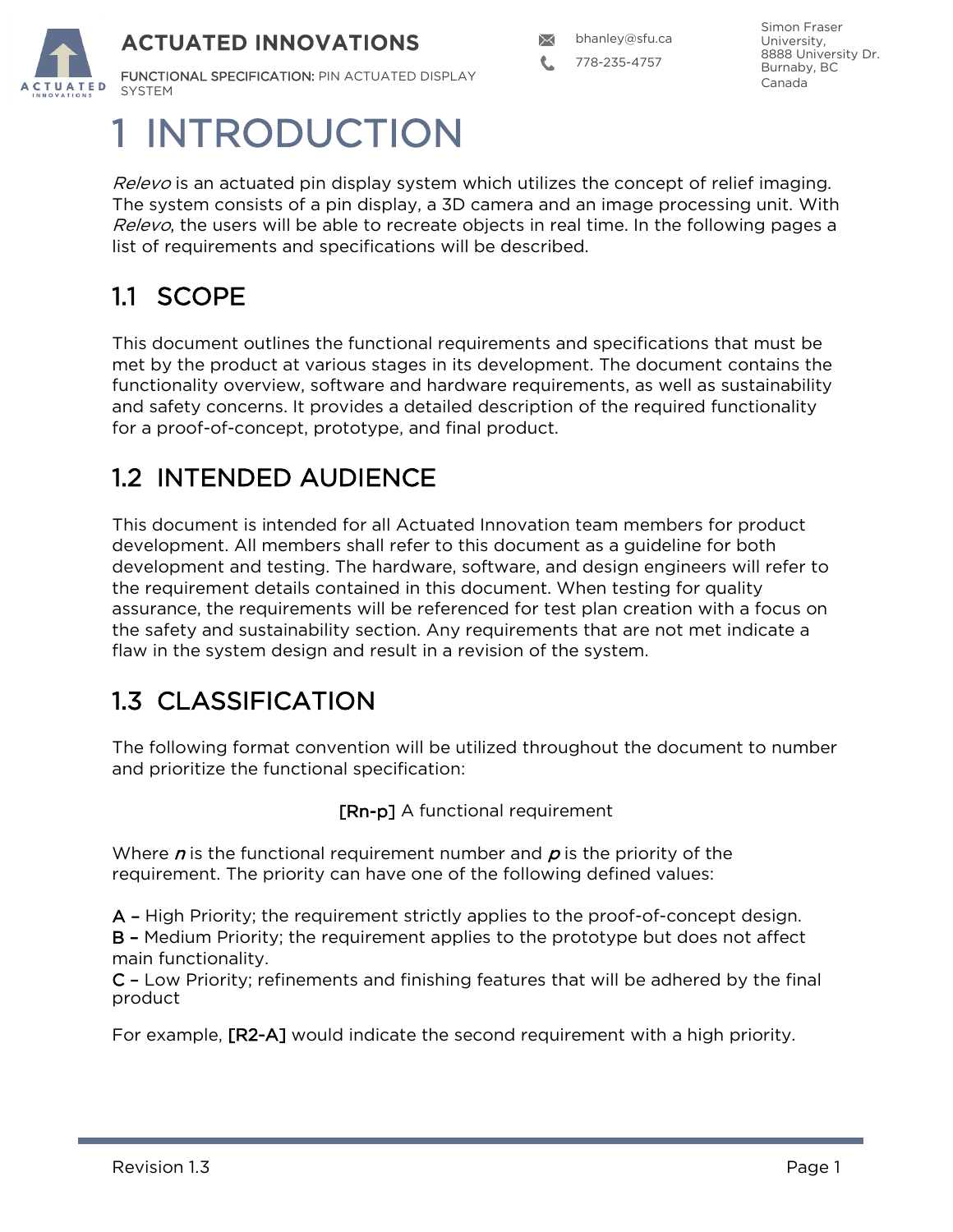

## 2 SYSTEM REQUIREMENTS

## 2.1 SYSTEM OVERVIEW

The Relevo will allow users to communicate basic shapes and forms though the use of its interactive tactile display and 3D object capturing capabilities. The main goal with  $Relevo$  is to capture and convey the world in a new and innovative way, putting it at the user's fingertips.

The user level system overview of Relevo is illustrated in Figure 1 and describes the high-level system elements and flow.



Figure 1: Model diagram of Relevo

The Relevo's primary input will be via a 3D camera capable of capturing 3D data from a scanned object. The camera will be fixed in a set position and has 2 functionalities:

- 1. Capture 3D depth data of an object placed in the camera field of view
- 2. Transmit the data to an interfaced embedded data processor

The data that the camera captures is input into an embedded data processor. The embedded data processor has 3 functionalities:

- 1. Controls the 3D camera in order to acquire data
- 2. Process the data
- 3. Transmits the data to the display controller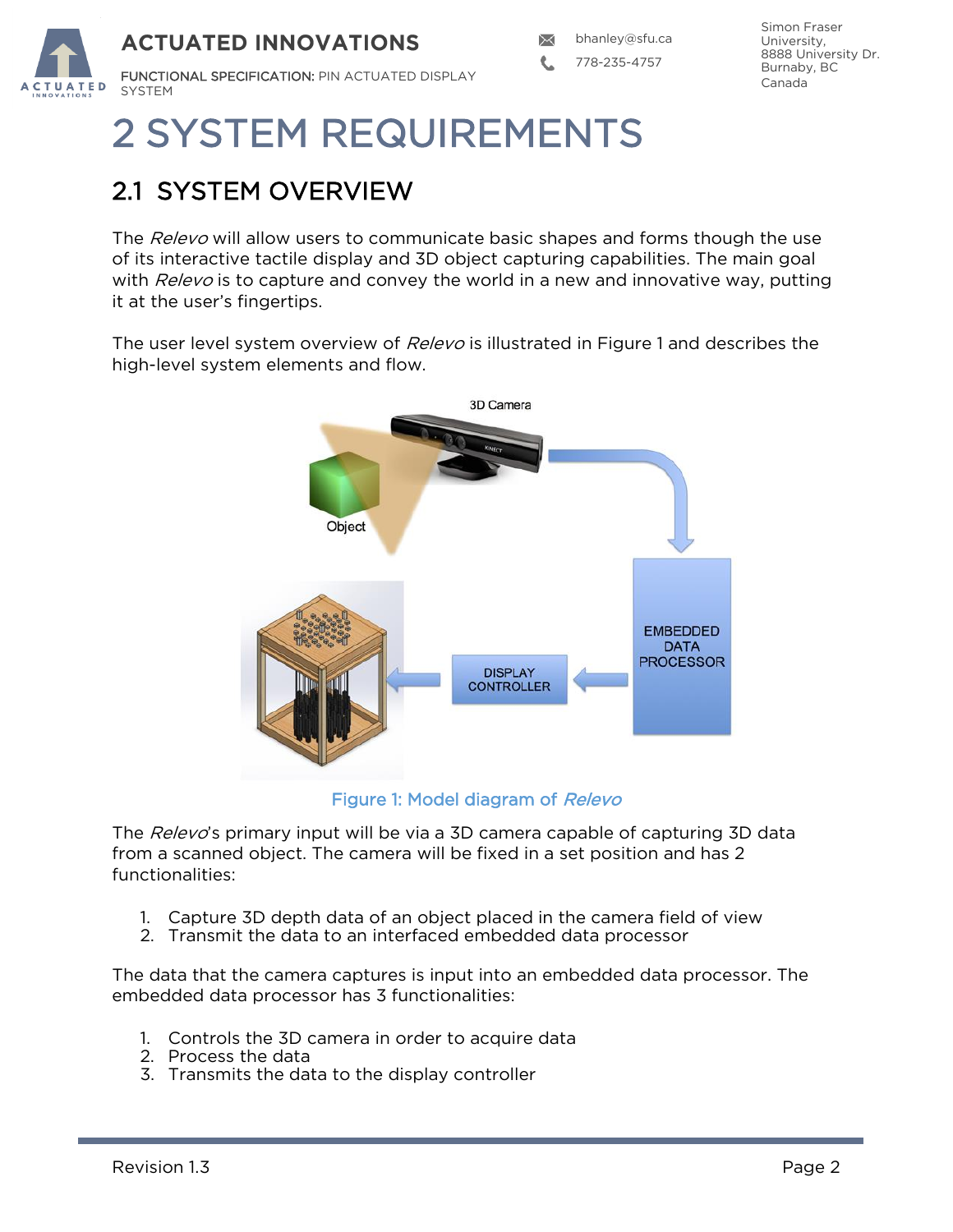778-235-4757

Simon Fraser University, 8888 University Dr. Burnaby, BC Canada

FUNCTIONAL SPECIFICATION: PIN ACTUATED DISPLAY **IUATED** SYSTEM

> The display controller is interfaced directly with *Relevo*'s actuated tactile display providing control over the many electrical and mechanical components of the display. The display controller uses the transmitted data from the data processor providing 2 functionalities:

- 1. Power each individual actuator in the display
- 2. Read the state/level of each actuator to provide feedback to the system.

This will enable the display, consisting of 30 pins, to create a relief image of the scanned object that is capable of being touched and felt by the user.

Relevo's data transmission system can be modeled as shown in high-level functional block diagram (Figure 2).

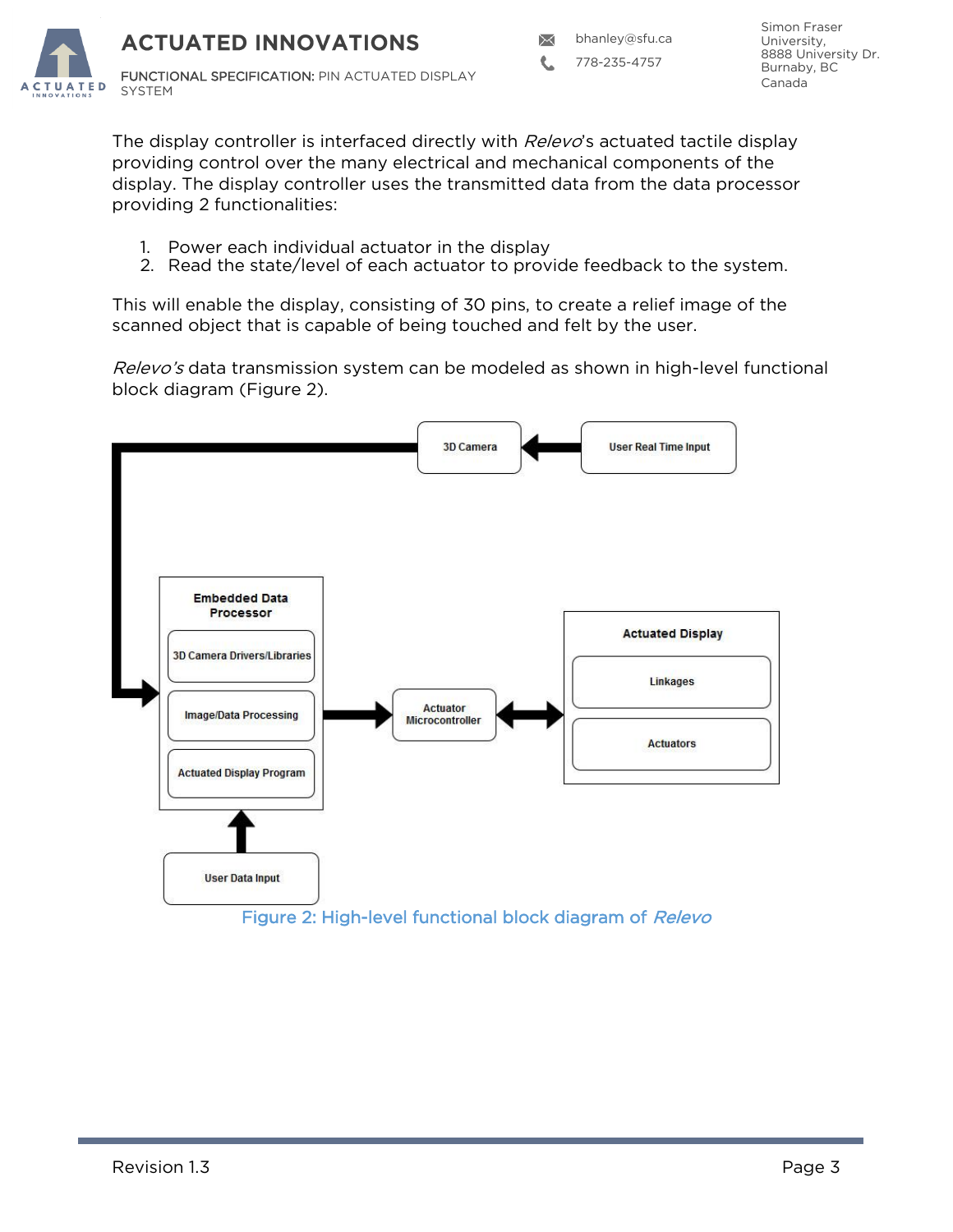

778-235-4757

### 2.2 GENERAL REQUIREMENTS

- [R1-B] The noise output from the product when operational shall not exceed 45 decibels
- [R2-A] When powered on, the table shall be operational within 1 minute
- [R3-A] The heat output from the product when operational should not exceed 40 degrees Celsius
- [R4-A] When there is power supplied, a status-indicating LED shall turn green when the system is on and red when the system is off
- [R5-B] The system must have a dedicated on/off switch

### 2.3 PHYSICAL REQUIREMENTS

- [R6-A] Relevo shall have warnings to prevent physical injuries to the users **[R7-B]** Relevo shall be mounted on lockable wheels to mitigate the device's weight for transportation while still allowing safe usage **[R8-C]** Relevo shall consist of enclosures mounted on a common base with only the controls available for the user [R9-B] All inputs, outputs, and controls must be clearly labeled [R10-B] The base must be stable on flat surfaces [R11-B] The camera shall be mounted in a non-vision jeopardizing fashion so that it doesn't block the user's vision of the pin actuated display
- [R12-B] The actuated pin display table surface shall be at least 50x50cm
- [R13-A] The pins shall be light enough to prevent damage due to strain to the potentiometers
- [R14-B] The covering fabric shall have enough area to cover each pin without slack between the pins when they are all at their lowest position to provide a complete surface for the user to interact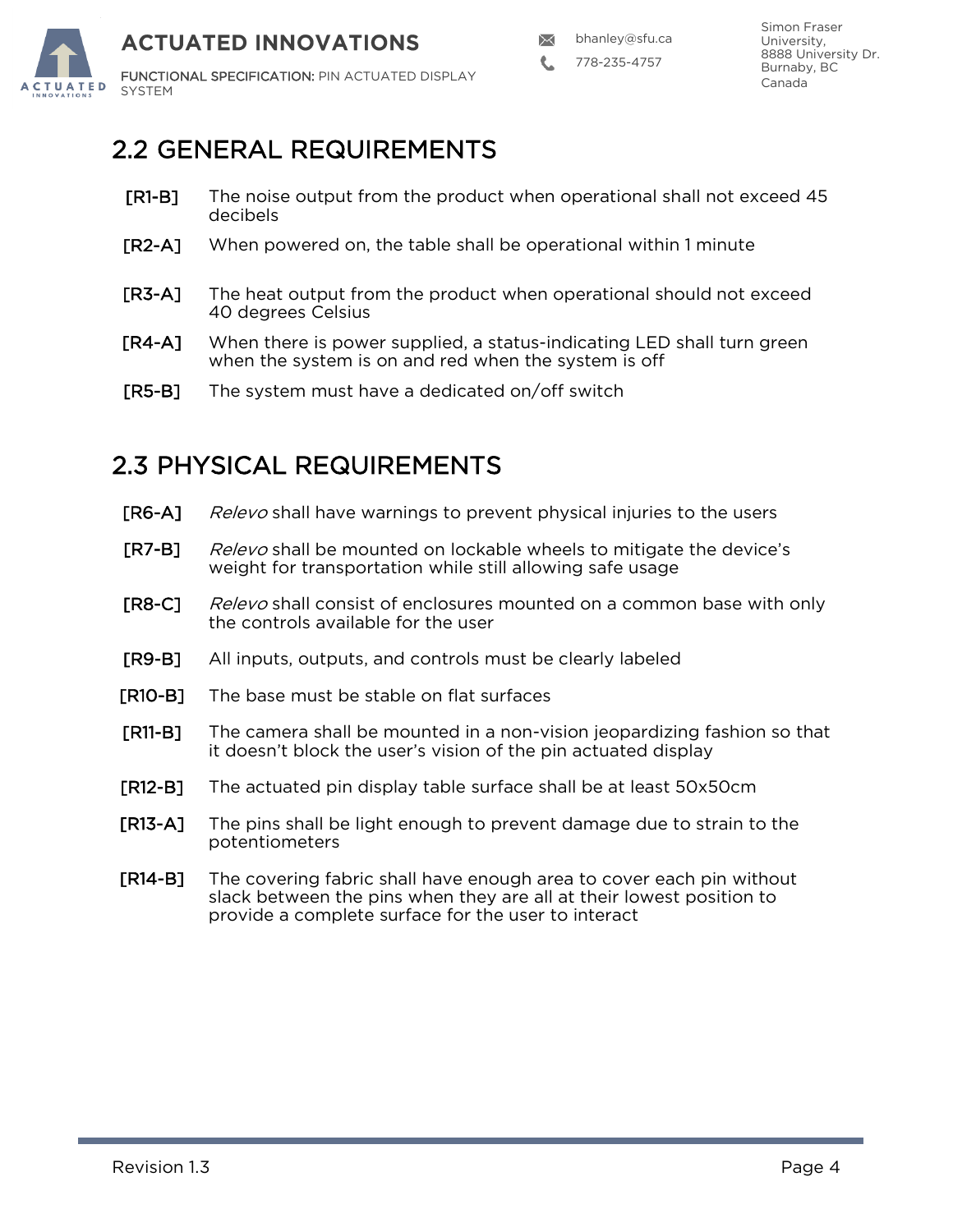

 $\boxtimes$ bhanley@sfu.ca

778-235-4757

FUNCTIONAL SPECIFICATION: PIN ACTUATED DISPLAY SYSTEM

- [R15-C] The sensor table height shall be close to 60 cm which is the average waist height of a North American person
- [R16-B] The camera shall be mounted in a non-vision jeopardizing fashion so that it doesn't block the user's vision of the pin actuated display
- [R17-A] The actuated pin display table shall have enough surface space to allow all pins and spacing between pins, plus an extra table edge around the entire pin actuated display
- **[R18-B]** The pins shall weigh no more than 50 grams to prevent damage due to strain to the potentiometers
- [R19-B] The covering fabric shall have and area of at least 60x60cm (matching to the table size) to cover each pin and provide a complete surface for the user to interact with
- [R20-B] The covering fabric shall be elastic enough to stretch to 100x100cm to allow the pins to move their specified distance without damaging the potentiometers and return to a flat position

### 2.4 ELECTRICAL REQUIREMENTS

- **[R21-A]** Relevo shall draw electrical power using a NEMA 5 electrical plug  $[1][2]$
- **[R22-A]** Relevo shall conform to IP-30 found in IEC standard 60529 while device is operable (resistant to objects the size of tools or larger – e.g. screwdriver head)<sup>[3]</sup>
- **[R23-C]** Relevo shall be grounded to avoid injury to the user and/or damage to the system

#### 2.5 STANDARDS

[R24-A] Relevo shall conform to all ISO/CSA/ANSI standards including but not limited to CSA 22.1 $^{[4]}$  and CSA 22.2 $^{[5]}$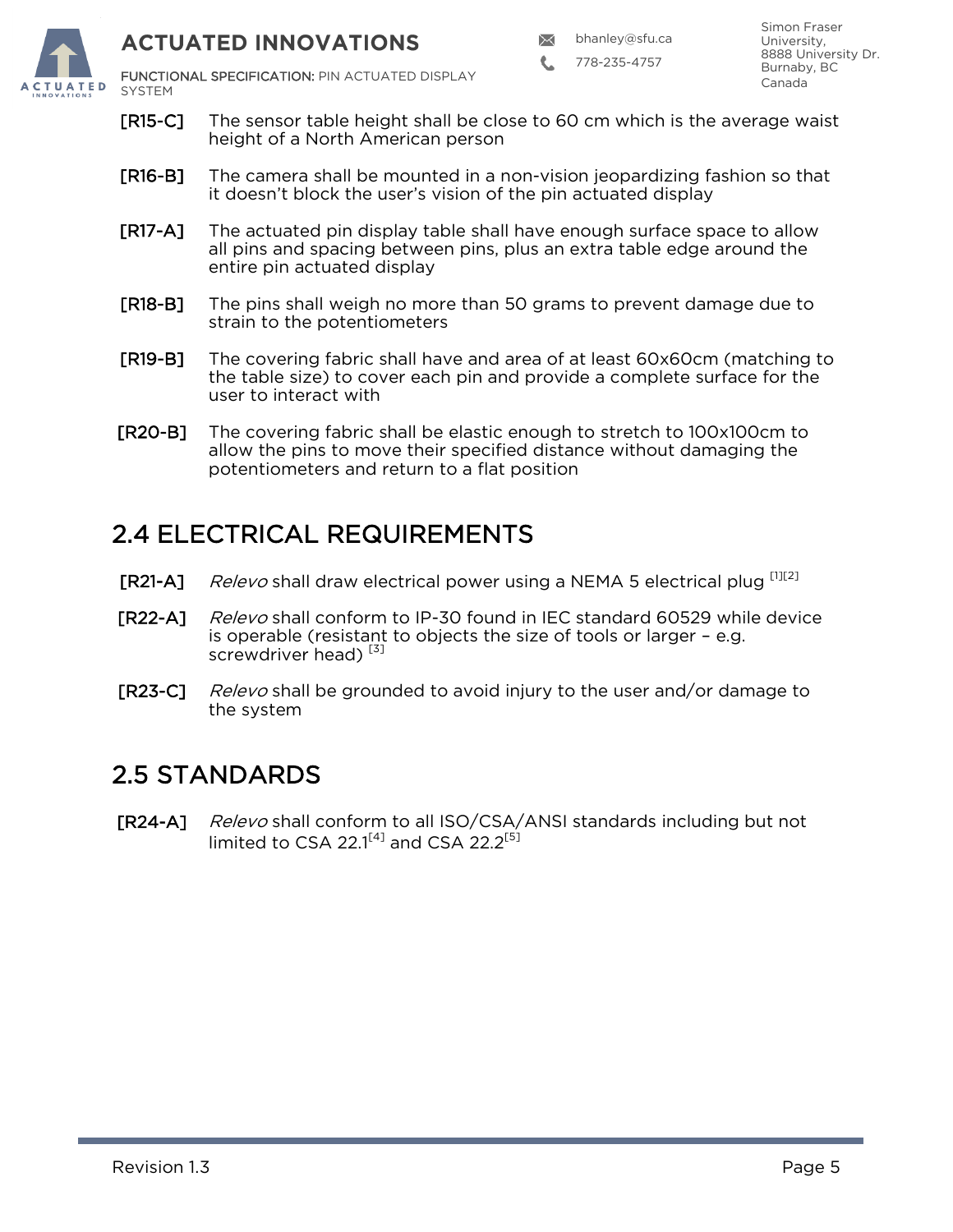

# 3 HARDWARE REQUIREMENTS

## 3.1 HARDWARE OVERVIEW

Relevo integrates multiple modules to form a single, integrated system. The main hardware consists of a sensor to take in data that will be processed before being fed to the microcontroller which will in turn control the motorized potentiometers. The sensor will be able to accept 3D and 2D information which will determine the heights of the pins at any given time during operation. In turn, the microcontroller will have to be able to control the pins fast enough to allow the conversion of the sensor input to the pin heights in real-time. This will take software support in terms of addressing/multiplexing but nevertheless the components must be able to match this time specification as a minimum. Included in these components is that the potentiometer motors must be able to actuate fast enough to create the image without excessive time delays yet at a speed safe for users. To support this, the pins and the table should be designed to minimize risk to users.



Figure 3: CAD simulated view of Relevo

For the first construction phase of the proof of concept the hardware must have a functioning pin controlled by the microcontroller. This includes the pin, linkage, motorized potentiometer, and microcontroller but does not include the system being contained in its market-ready chassis or all safety warnings in place. The system will be safe for basic function at this point though. The prototype, after the second construction phase, will include the entire array of pins with the sensor to image capabilities fully functioning. At that time the system will also be fully contained in its chassis.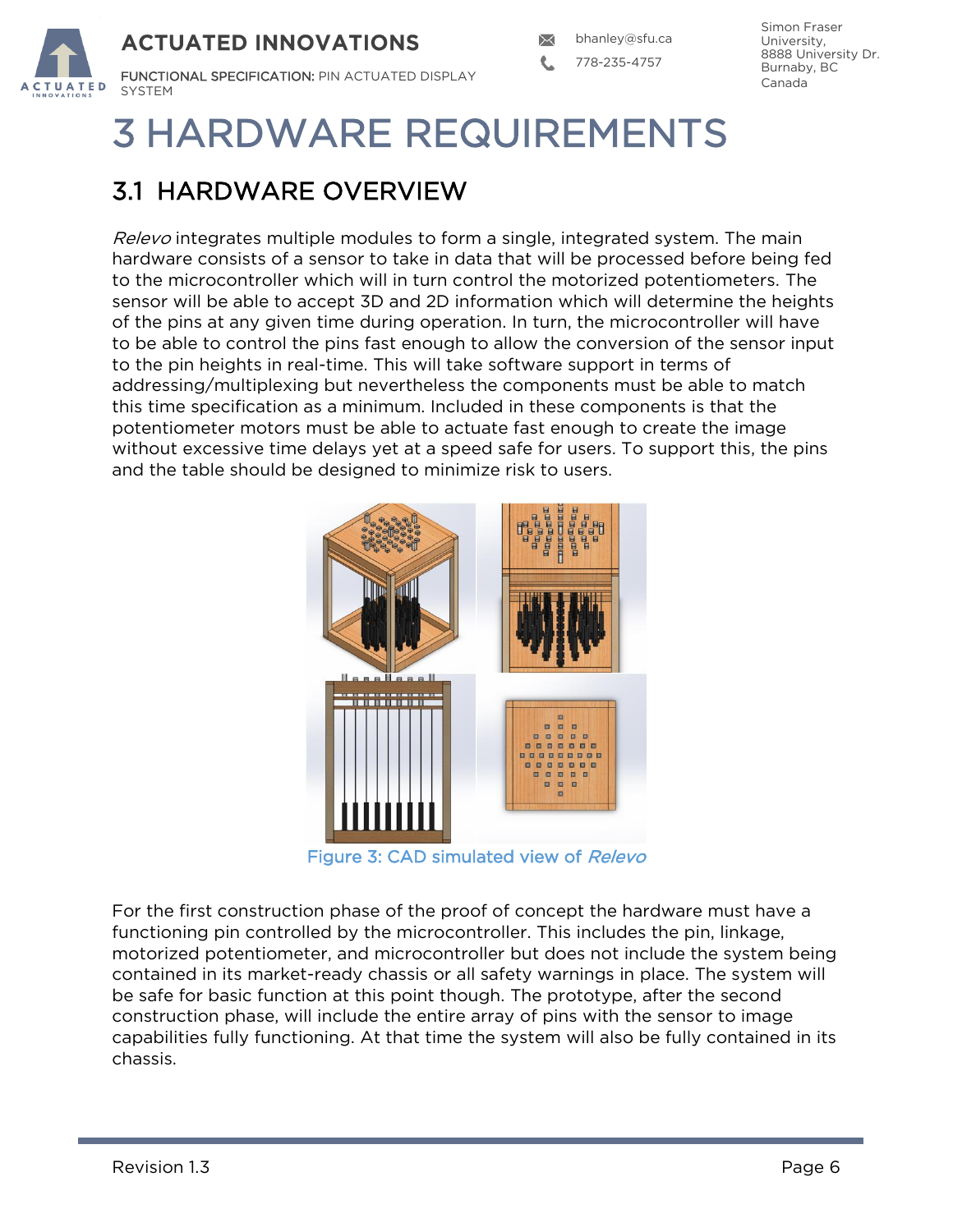

778-235-4757

### 3.2 SENSOR REQUIREMENTS

- **[R25-A]** The sensor will use an IR camera
- [R26-A] The sensor will be capable of capturing 2D depth data to produce a 3D virtualization
- [R27-B] The sensor will be able to distinguish the depth and location within a 2 meter range
- [R28-A] The sensor will capture video in real time with less than 1 second delay to the user
- [R29-A] The sensor shall be capable of producing a depth image within 20 seconds of data capture
- [R30-A] The sensor shall operate at the power demand of 12 watts

#### 3.3 DISPLAY INTERFACE REQUIREMENTS

- [R31-A] Each actuated pin shall be capable of linear movement ranging from 0cm to 10cm above the surface of the table
- [R32-A] The pins shall be circular in their horizontal cross-section to minimize the amount of sharp corners that could pose a risk to users or Relevo
- [R33-B] The display shall have a minimum of 30 actuated pins to ensure a high enough resolution for accurate representation of the data received from the display inputs
- [R34-B] The magnets will be strong enough to attach the covering fabric to the pins and hold them in place during operation to allow each pin to show its height independently regardless of the surrounding pins
- [R35-B] The pins shall be physically durable enough to last 4800 hours of operation to minimize user maintenance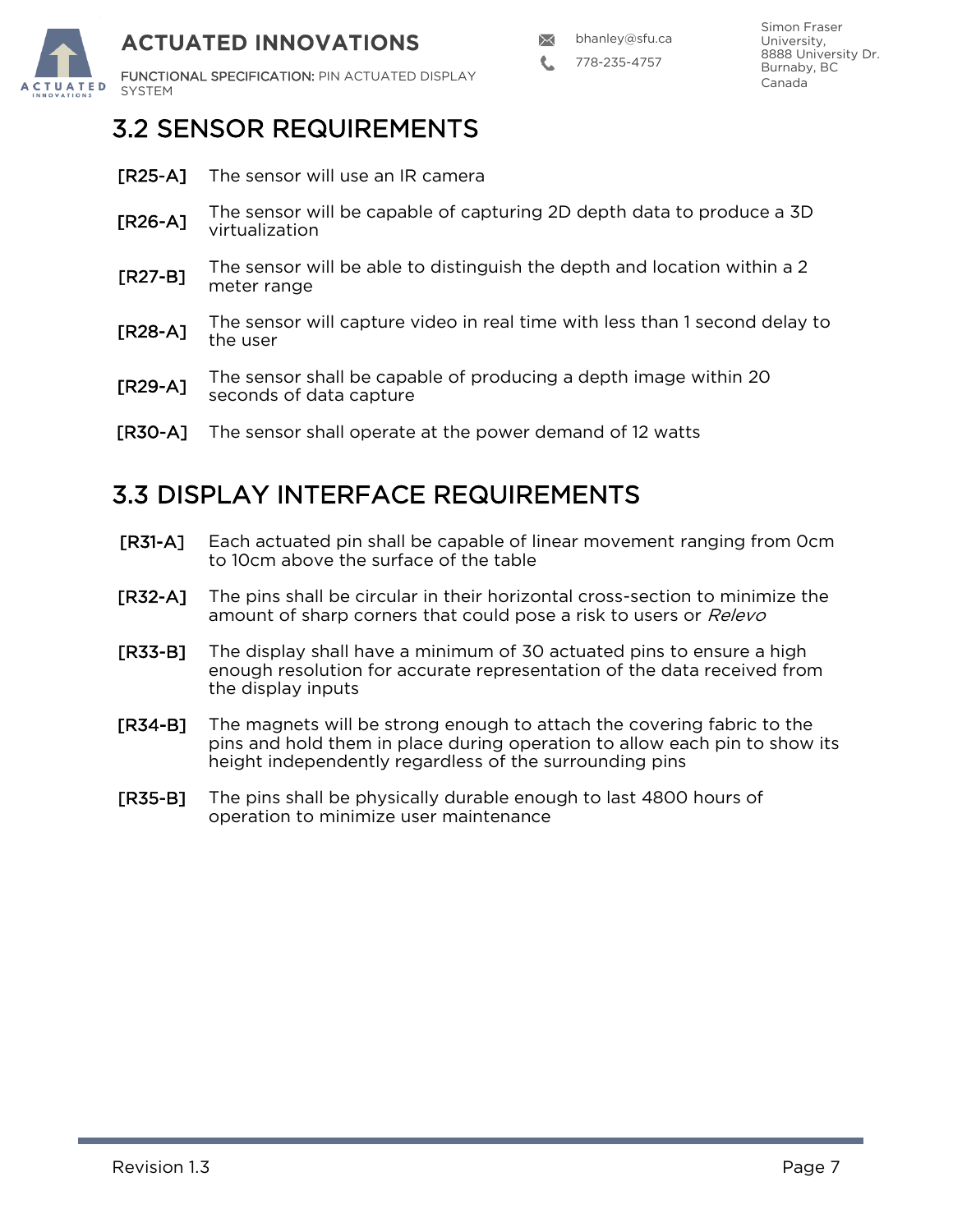

778-235-4757

### 3.4 MICROCONTROLLER REQUIREMENTS

- [R36-A] The microcontroller shall have enough I/O pins to control no less than 30 linear motorized potentiometers and send/receive data from the computer
- [R37-A] The microcontroller shall be fast enough to control no less than 30 motorized linear potentiometers within a time frame of no greater than 0.15 seconds
- [R38-A] The microcontroller shall have enough memory to address no less than 30 motorized linear potentiometers plus a queue of incoming display data
- [R39-B] To facilitate quick pin movement and fair processor time, the microcontroller shall implement a simple first-in-first-out (FIFO) task system

Due to lack of a processor scheduler on the microcontrollers, a task system will need to be implemented to handle incoming control signals from the controller CPU. Since this is a real-time system where pins must be immediately actuated after an instruction has been given, the task system will be first-in-first-out. Tasks will be run from start to finish without being pre-empted by other tasks (system will not use "round robin" scheduling to share processor time).

### 3.5 POTENTIOMETER REQUIREMENTS

- [R40-B] The linear motorized potentiometers shall be fast enough to perform a full actuation within 0.3 seconds of receiving a signal
- [R41-A] Linkages between pins and potentiometers shall be light enough for the potentiometer to actuate the whole pin system upwards within 0.3 seconds
- [R42-B] Linear motorized potentiometer shall provide no less than 0.6 N of resistance
- [R43-A] Linear motorized potentiometer shall not produce excess quantities of heat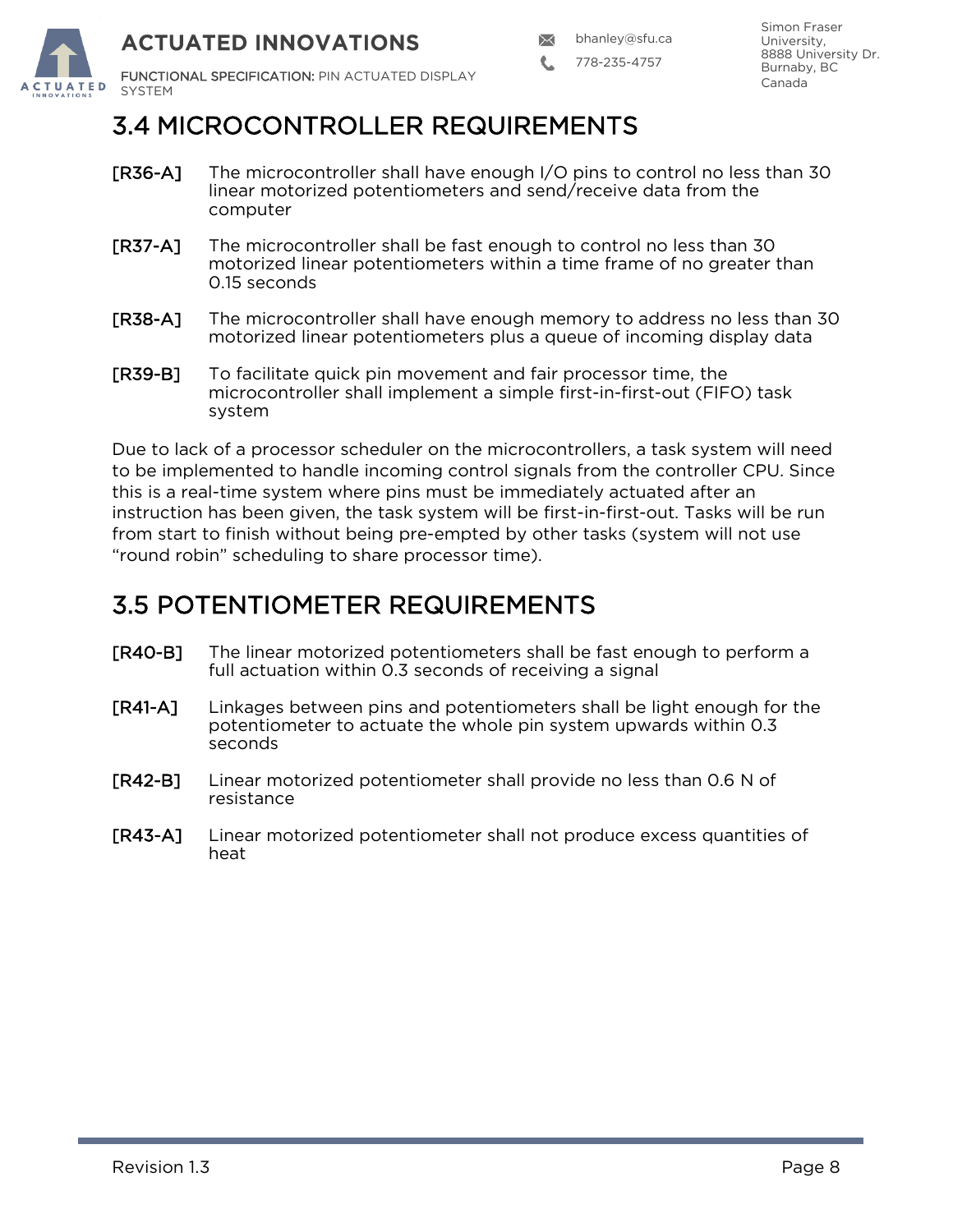

## 4 SOFTWARE REQUIREMENTS

## 4.1 SOFTWARE OVERVIEW

The core operation behind our software is the translation of 2D/3D data to a format Relevo can use to actuate its pins. This involves three main stages:

- 1) 2D/3D data acquisition.
- 2) Serialization and translation of 2D/3D data to transmission ready depth data.
- 3) Pin actuation using transmitted depth data at the pin Microcontroller.

The first stage of our system implements support for different types of data sources. The goal for this stage is to have a fairly general/encapsulated approach to data input, so that developers need not worry about the inner workings of our system. Relevo will offer some basic methods of data conversion, such as direct input of Google maps data for geospatial analysis.



Figure 4:Software system block diagram of Relevo

The second stage performs both bulk data transformation and microcontroller facilitation. It maintains "tasks" for the pin microcontroller using a first in first out approach. Data is serialized and transmitted to the microcontroller using a redundant data transmission protocol. In addition, the second stage issues commands to the microcontroller using a bidirectional control signal. Anything computationally complex will reside in this stage.

The third stage involves the pin microcontroller. It receives serialized depth data from the second stage and uses it to place pins at the appropriate level. It can also receive additional instructions in the form of a bidirectional control signal originating from stage 2. This allows the second stage to poll for pin level and issue new tasks based on the resulting information.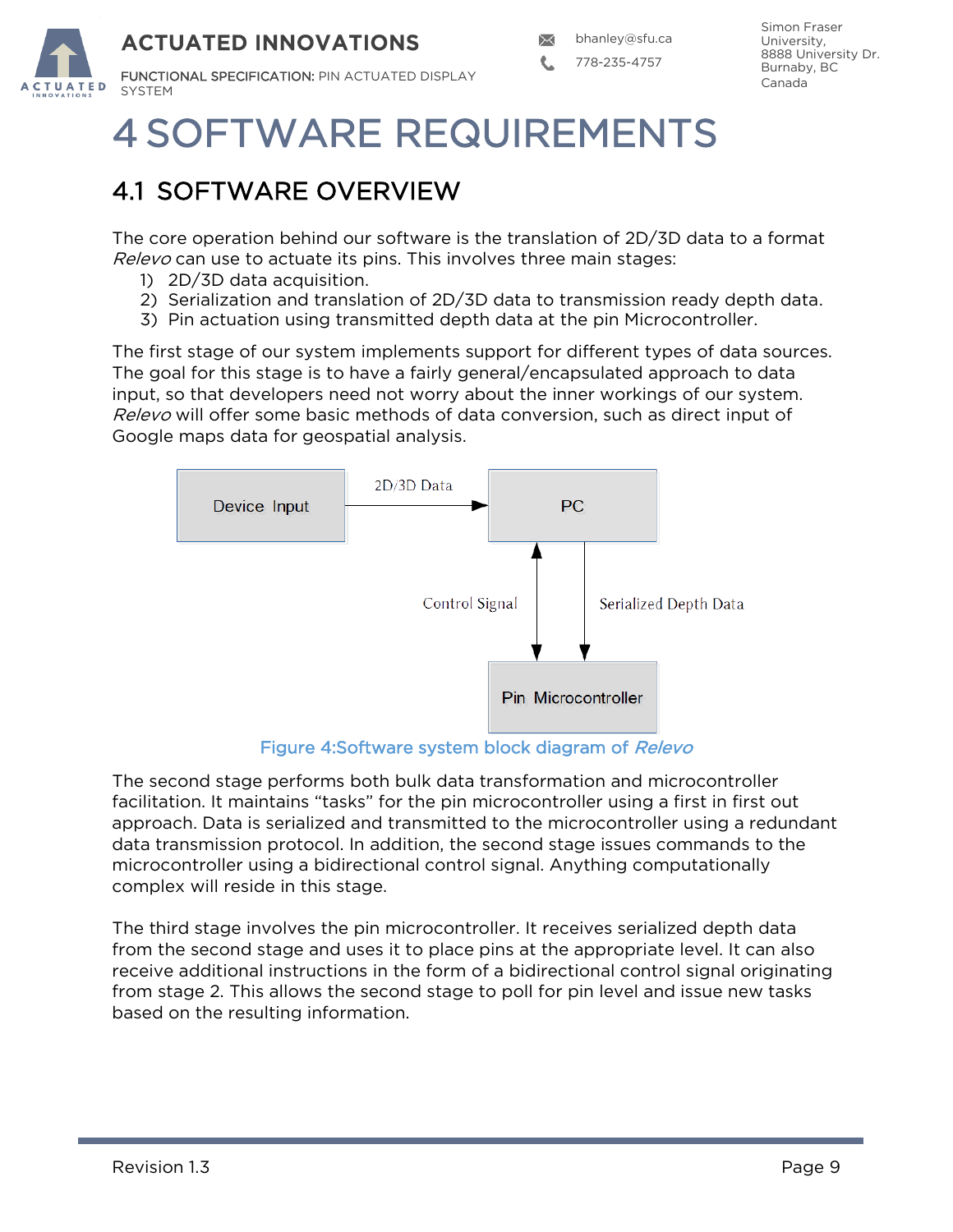$\boxtimes$ bhanley@sfu.ca

778-235-4757

Simon Fraser University, 8888 University Dr. Burnaby, BC Canada



A huge priority with *Relevo*'s design is to maintain a short period between data input and pin actuation. As a result, most of the system logic has been delegated to stage 2 to allow the microcontroller to focus on pin actuation and polling. Stage 3 will be required to block while waiting for more tasks to be issued from stage 2. Stage 3 will also need to implement the redundant data transmission protocol stage 2 uses to transmit serialized depth data. In aiming for pin responsivity, a balance will have to be struck between data redundancy and transmission speed.

### 4.2 GENERAL REQUIREMENTS

- [R44-B] Software modules should support the processing of both 2D and 3D data
- [R45-A] All software modules are to be written with re-entrant code
- [R46-C] System shall ideally be capable of saving current pin level information to disk
- [R47-A] Data transfer protocol responsible for communication between microcontroller and main control CPU should be both redundant yet responsive.

Relevo should be able to translate both 2D and 3D information into a control signal for the actuation of its pins. Examples of data sources are Google maps and mathematical functions under analysis. Data translation should be fully encapsulated from the rest of the system. That is, translation from data to control signal should be a black box. Also, Relevo should be capable of processing camera data and producing a response in about 1s second. This is to improve user experience by giving a higher precision of control. Given that errors in the transmission of control signals or approximations during image processing is inevitable and may accumulate, the system should be able to handle critical software failures that may rarely occur gracefully, allowing itself to reset with minimal impact to the user.

A prime use of *Relevo* is in the analysis of geospatial data. In addition to displaying 2D and 3D data, users will be able to manipulate individual pins in the display. Users should be able to save this information to disk, so as to be able to refer back to the model at a later time.

The transmission of the control signal between the controller CPU and microcontrollers should be redundant. Error in control signal could result in the actuation of pins to incorrect levels. For folks struggling with vision impairment, this could mean giving the individual incorrect information. For data scientists using Relevo during analysis, this could lead to errors in computer models. Thus, the protocol used should be a fully redundant data transmission protocol (RDT). In addition to being redundant, the transmission protocol should be reasonably responsive. Fast pin actuation is a core requirement of this product, and should be a high priority.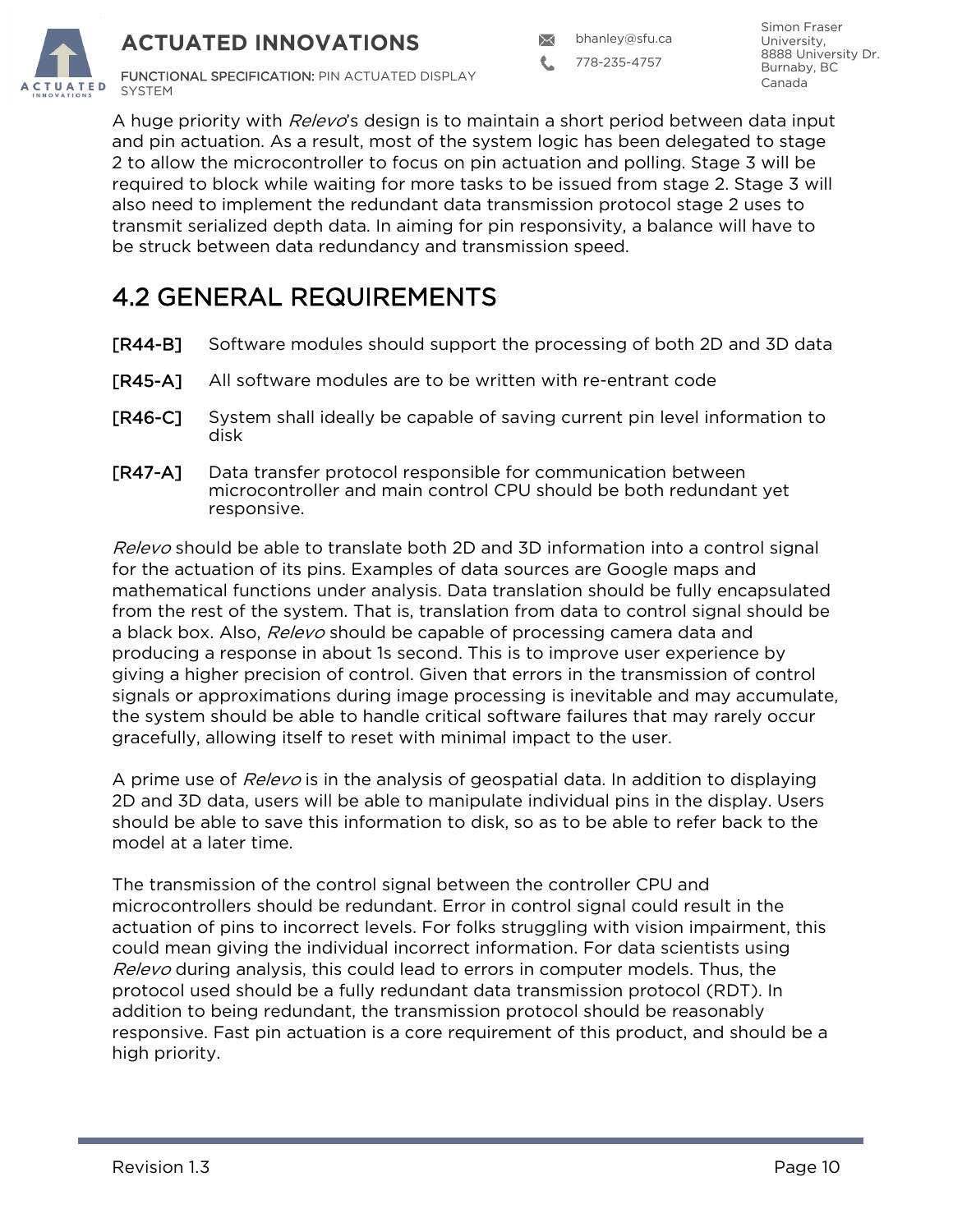

# 5 SAFETY AND SUSTAINABILITY

In order to power the underlying software system and actuators, Relevo makes use household line voltage. As a result, it must satisfy standards put forth for electrical equipment in Canada. The Canadian Electrical Code (CSA C22.1) specifies a list of requirements that all electronic devices must adhere to. In particular, section 10 rules 10-102 and 10-116 detail how any metal exterior *Relevo* may have must be properly bonded together and tied to ground. This is to prevent any unintentional shock that may occur when a user comes into contact with the device. In addition, Relevo should prevent user access to servo motors during operation, since they could unintentionally heat up and cause burns when in contact with skin.

As part of Actuated Innovation's commitment to sustainability and safety, Relevo will be made with non-toxic materials. In particular, harmful plastics will be avoided for all phases of development, and only untreated wood will be used during the proof of concept and prototype phases. This is to prevent both inhalation of toxic fumes and damage to the surrounding environment.

The final product will be designed in such a way as to avoid harming the user on contact. This includes rounding corners and edges, and eliminating any potential trip hazards for the user.

### 5.1 SAFETY REQUIREMENTS

- [R48-B] All circuitry and electrical components must be properly isolated with no conducting surfaces exposed to human body parts
- [R49-B] Components that may heat up must not be accessible to the user
- [R50-B] The hardware components shall be secured properly to prevent loose components
- [R51-A] All components must not melt or emit toxic fumes under operational temperatures
- [R52-C] The enclosure shall be water resistant to prevent electrical hazards
- [R53-A] Relevo shall have warnings to prevent physical injuries to the users
- **[R54-A]** Relevo shall have easily visible signage detailing its power requirements
- **[R55-B]** Relevo shall have warnings against user access to the electrical power supply components
- **[R56-C]** Relevo shall have all electrical and electronic wiring enclosed from user access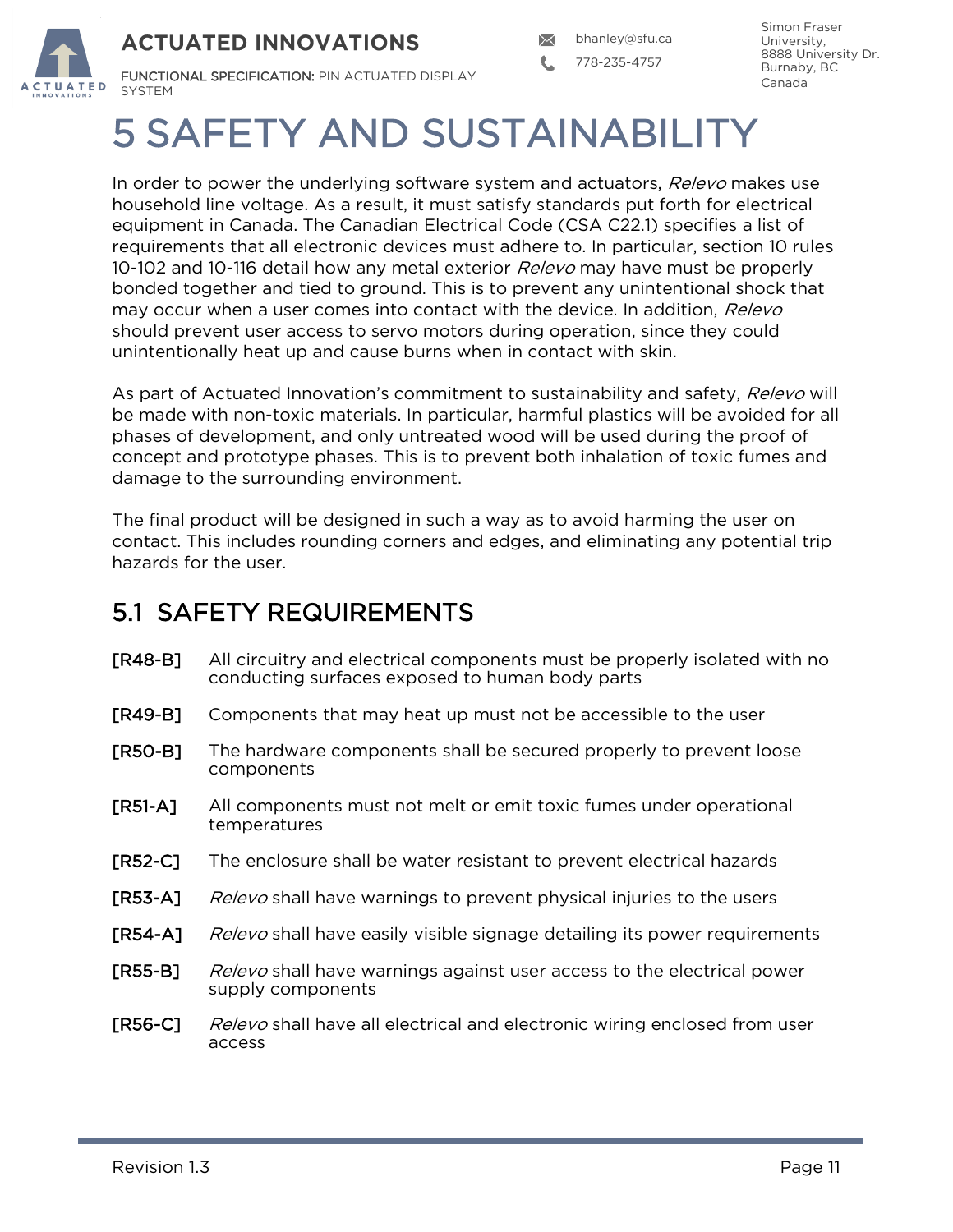

778-235-4757

FUNCTIONAL SPECIFICATION: PIN ACTUATED DISPLAY

- **[R57-B]** Relevo shall minimize all corners and sharp edges on the exterior to minimize the risk of injury to users
- [R58-B] The motors shall not be operable when they are accessible for maintenance
- **[R59-C]** Relevo shall be physically designed to be structurally stable to avoid user injury or damage to itself – i.e. low centre of gravity, wide enough base to avoid tipping
- [R60-B] Relevo shall conform to IEC 60065 (Audio, video, and similar electronic apparatus - Safety)<sup>[6]</sup> and IEC 60950 (Information technology equipment - Safety)<sup>[7]</sup>

#### 5.2 RELIABILITY REQUIREMENTS

- [R61-C] The system shall be fully operational for a lifespan of 2 years
- [R62-C] The enclosure shall be water resistant
- [R63-B] The product will have replaceable motors, linkages and pins

#### 5.3 SUSTAINABILITY REQUIREMENTS

- [R64-B] Final product hardware should be easily reparable given eventual component failure
- [R65-C] Where possible, Relevo should avoid the use of harmful plastics
- [R66-A] The software system should be modularized to encourage repair versus replacement
- [R67-C] Pin CAD models for 3D printing will be released free of charge in the event pin damage occurs during operation
- [R68-B] Relevo shall conform to ISO 14001 (Environmental management)<sup>[8]</sup>

With Relevo, Actuated Innovation aims to take a cradle-to-cradle design approach. Electrical hardware should be easily accessible for maintenance once operation has ended. This allows for replacement of blown servos, or re-soldering of damaged electrical connections. In addition, the software system should be heavily modularized to reduce the cost and difficulty of replacement. Actuated Innovation will also provide users with any relevant cad models to facilitate 3D printing of any plastic parts that may become damaged over time.

Since Relevo has a wide range of potential applications, Actuated Innovation wants to foster a culture of repair and reuse amongst its user base. A Relevo unit that may no longer be needed by a data analyst could see further more use after being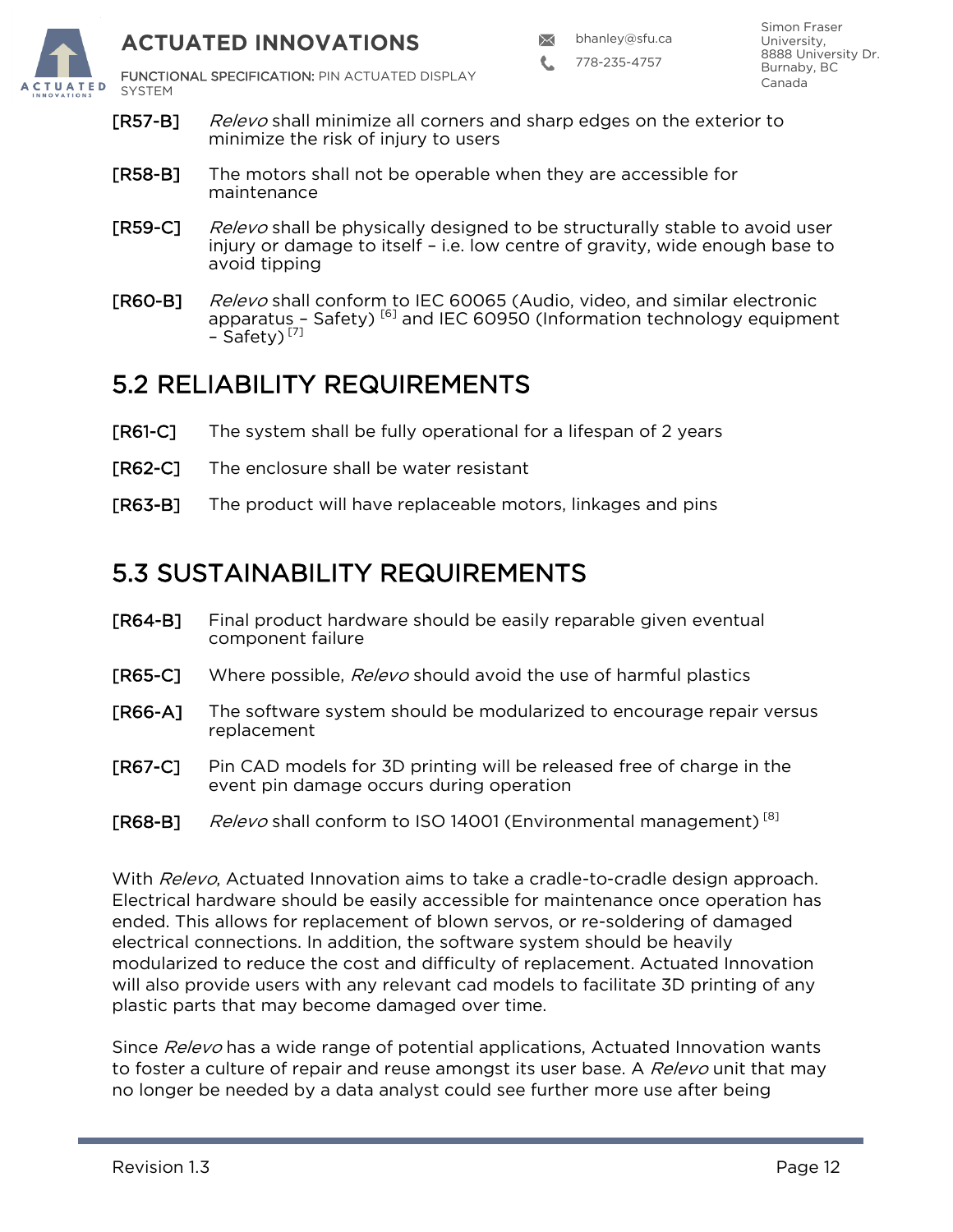$\times$ bhanley@sfu.ca

L 778-235-4757

Simon Fraser University, 8888 University Dr. Burnaby, BC Canada



repaired and donated to an elementary school. Used devices could also be repaired and donated to groups assisting folks with vision impairment.

All electrical components will be reused between the proof of concept and prototype phases to reduce the development footprint. Any wooden surfaces used for either phases will be made with untreated material to increase safety and reduce environmental impact. In addition, any wood material that cannot be reused for the prototype will be recycled in an appropriate manner.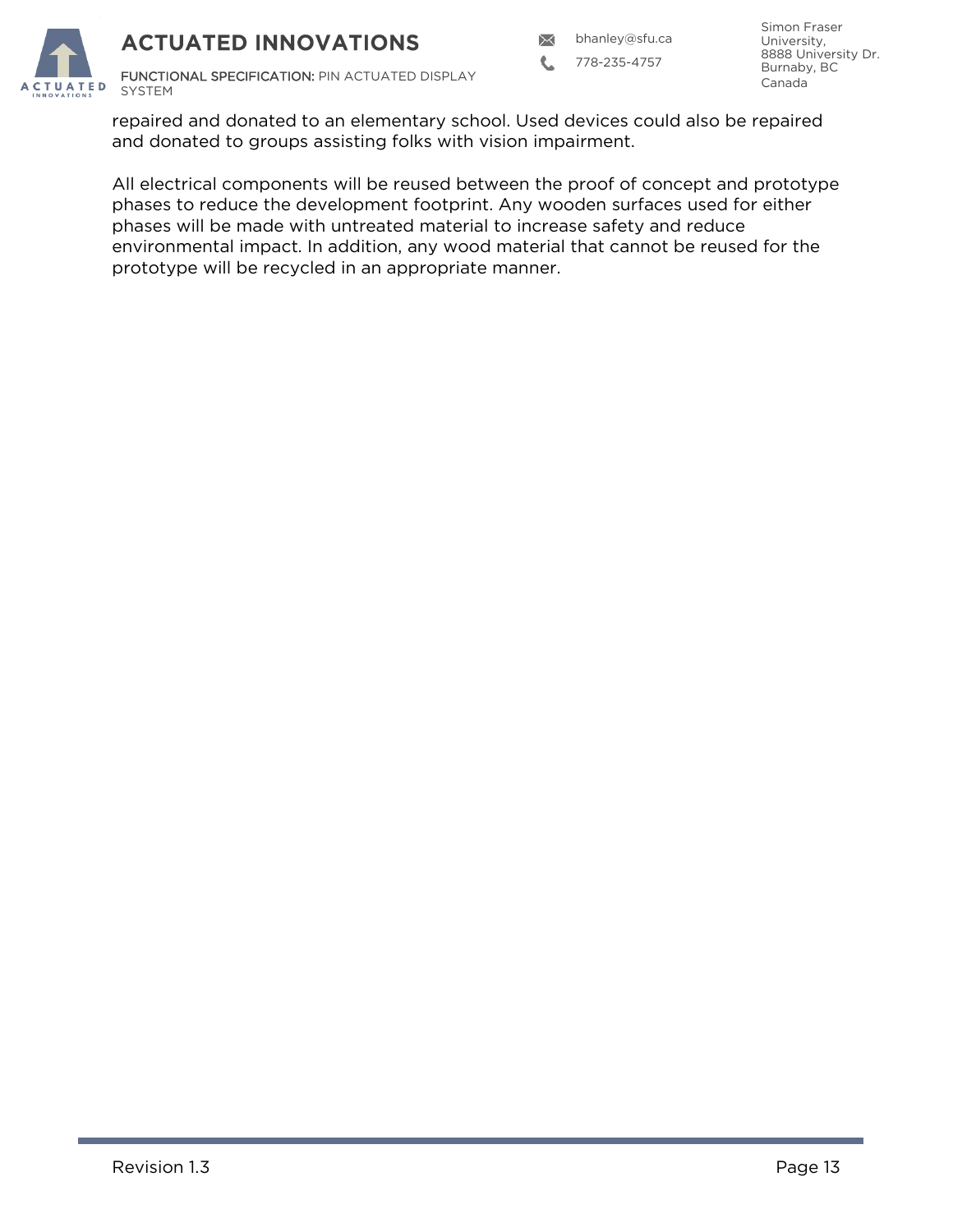

 $\boxtimes$ bhanley@sfu.ca

778-235-4757

Simon Fraser University, 8888 University Dr. Burnaby, BC Canada

## 6 CONCLUSION

Relevo is a system with many components. Many requirements must be considered in detail to ensure a defined product. From general to hardware to software, these requirements must be upheld during system design and test. This document has outlined the various requirements and capabilities of our system including its components. The requirements have been divided based on priority allowing the development team to work efficiently.

This document will be used through the design and development cycles as a reference. It will also hold as a testing reference to ensure all requirements have been met. At Actuated Innovations, we keep sustainability and safety as a key issue during the design and testing of our product. The proof-of-concept, prototype and final product will meet all safety standards as well as sustainability issues.